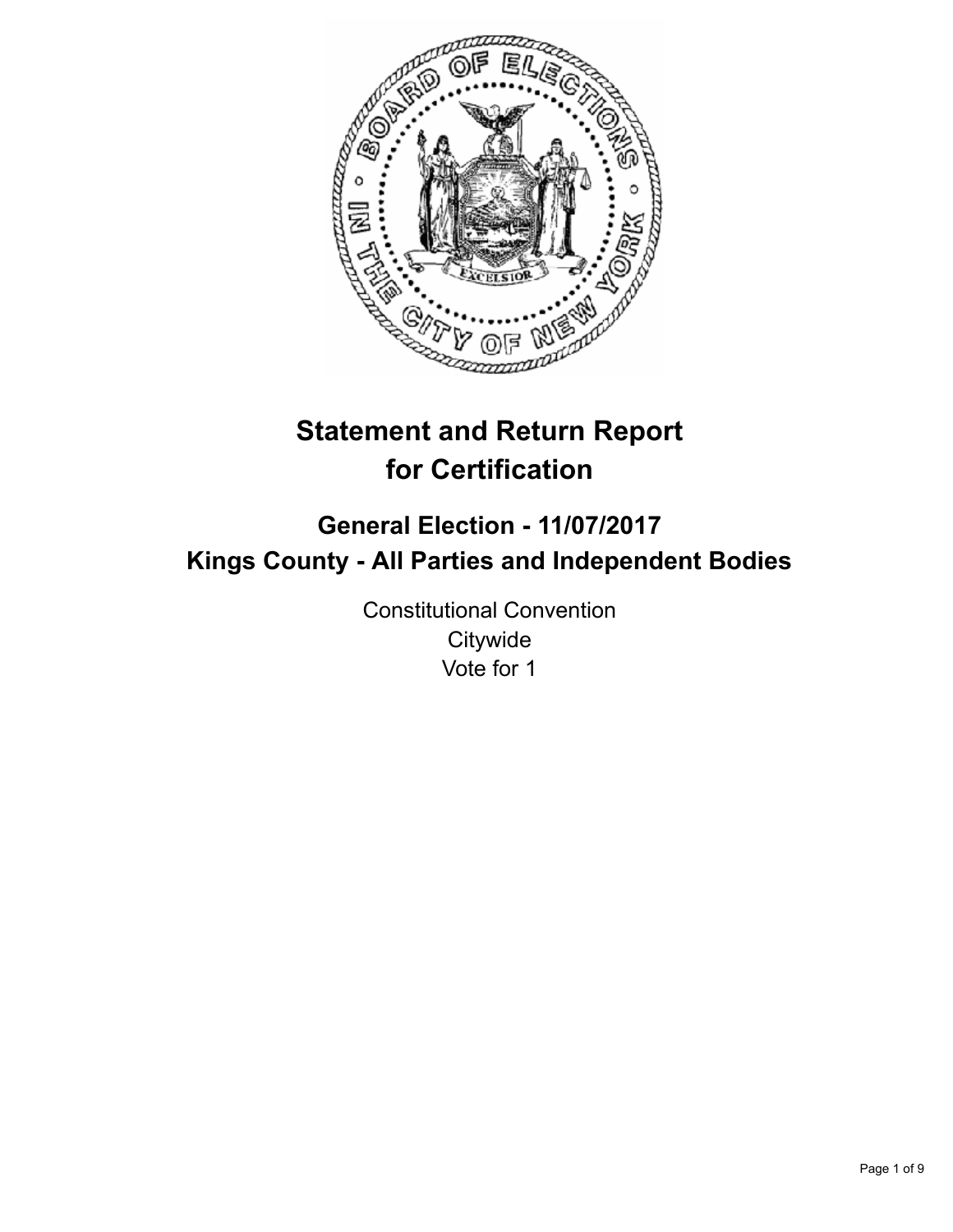

| <b>PUBLIC COUNTER</b>                                    | 16,825   |
|----------------------------------------------------------|----------|
| MANUALLY COUNTED EMERGENCY                               |          |
| <b>ABSENTEE / MILITARY</b>                               | 388      |
| <b>AFFIDAVIT</b>                                         | 114      |
| <b>Total Ballots</b>                                     | 17,328   |
| Less - Inapplicable Federal/Special Presidential Ballots | $\Omega$ |
| <b>Total Applicable Ballots</b>                          | 17,328   |
| <b>YES</b>                                               | 2,479    |
| <b>NO</b>                                                | 12,899   |
| <b>Total Votes</b>                                       | 15,378   |
| Unrecorded                                               | 1.950    |

# **Assembly District 42**

| <b>PUBLIC COUNTER</b>                                    | 17,776 |
|----------------------------------------------------------|--------|
| <b>MANUALLY COUNTED EMERGENCY</b>                        | 0      |
| ABSENTEE / MILITARY                                      | 362    |
| AFFIDAVIT                                                | 174    |
| <b>Total Ballots</b>                                     | 18,312 |
| Less - Inapplicable Federal/Special Presidential Ballots | 0      |
| <b>Total Applicable Ballots</b>                          | 18,312 |
| <b>YES</b>                                               | 3,274  |
| <b>NO</b>                                                | 12,763 |
| <b>Total Votes</b>                                       | 16,037 |
| Unrecorded                                               | 2.275  |

| <b>PUBLIC COUNTER</b>                                    | 20,400 |
|----------------------------------------------------------|--------|
| <b>MANUALLY COUNTED EMERGENCY</b>                        | 0      |
| <b>ABSENTEE / MILITARY</b>                               | 427    |
| <b>AFFIDAVIT</b>                                         | 284    |
| <b>Total Ballots</b>                                     | 21,111 |
| Less - Inapplicable Federal/Special Presidential Ballots | 0      |
| <b>Total Applicable Ballots</b>                          | 21,111 |
| <b>YES</b>                                               | 4,292  |
| <b>NO</b>                                                | 14,586 |
| <b>Total Votes</b>                                       | 18,878 |
| Unrecorded                                               | 2,233  |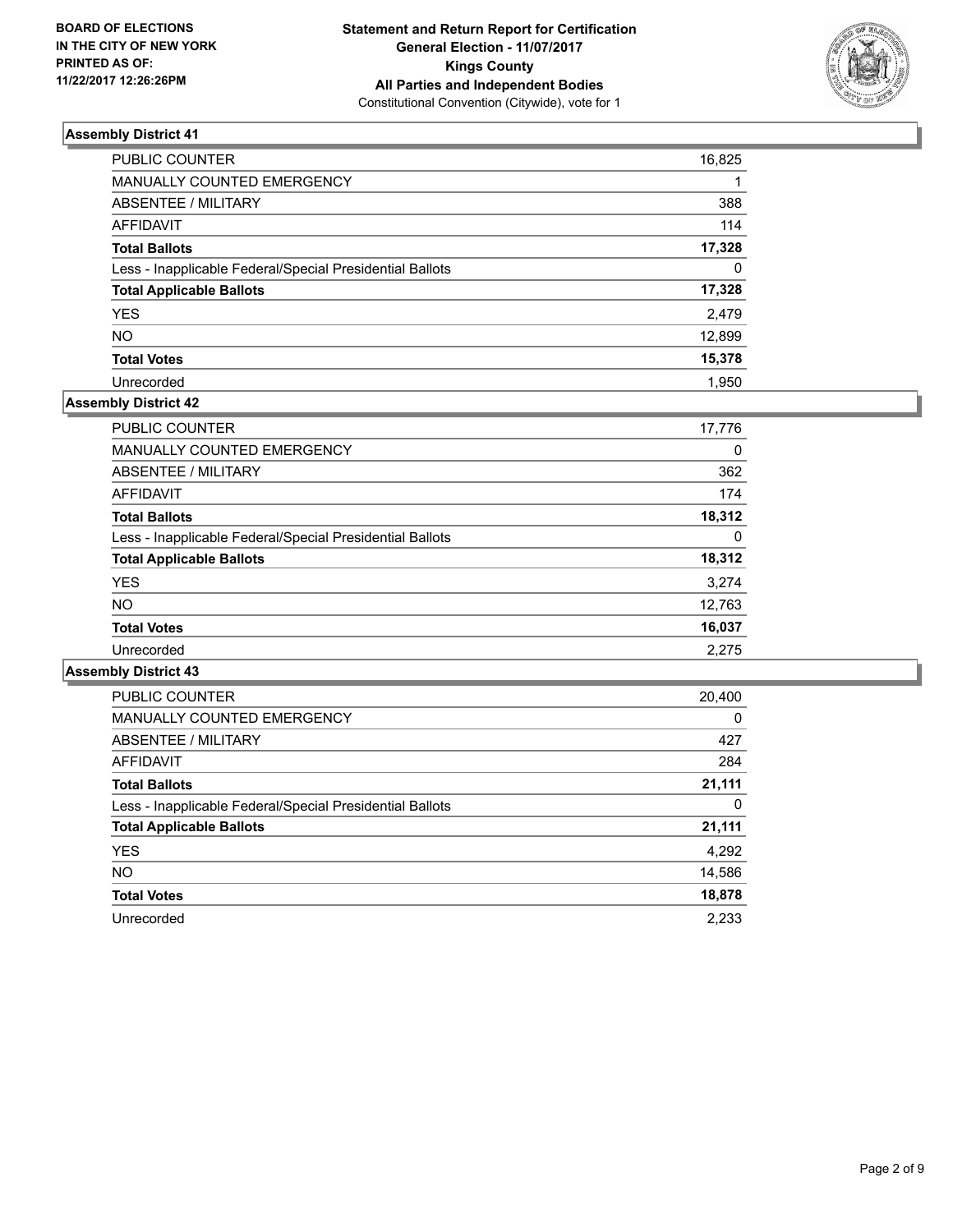

| <b>PUBLIC COUNTER</b>                                    | 22,521   |
|----------------------------------------------------------|----------|
| MANUALLY COUNTED EMERGENCY                               | $\Omega$ |
| <b>ABSENTEE / MILITARY</b>                               | 339      |
| <b>AFFIDAVIT</b>                                         | 235      |
| <b>Total Ballots</b>                                     | 23,095   |
| Less - Inapplicable Federal/Special Presidential Ballots | $\Omega$ |
| <b>Total Applicable Ballots</b>                          | 23,095   |
| <b>YES</b>                                               | 4,281    |
| <b>NO</b>                                                | 16,324   |
| <b>Total Votes</b>                                       | 20,605   |
| Unrecorded                                               | 2.490    |

# **Assembly District 45**

| <b>PUBLIC COUNTER</b>                                    | 11,189 |
|----------------------------------------------------------|--------|
| <b>MANUALLY COUNTED EMERGENCY</b>                        | 0      |
| ABSENTEE / MILITARY                                      | 259    |
| AFFIDAVIT                                                | 96     |
| <b>Total Ballots</b>                                     | 11,544 |
| Less - Inapplicable Federal/Special Presidential Ballots | 0      |
| <b>Total Applicable Ballots</b>                          | 11,544 |
| <b>YES</b>                                               | 2,279  |
| <b>NO</b>                                                | 6,868  |
| <b>Total Votes</b>                                       | 9,147  |
| Unrecorded                                               | 2,397  |

| <b>PUBLIC COUNTER</b>                                    | 18,804 |
|----------------------------------------------------------|--------|
| <b>MANUALLY COUNTED EMERGENCY</b>                        | 5      |
| <b>ABSENTEE / MILITARY</b>                               | 568    |
| <b>AFFIDAVIT</b>                                         | 172    |
| <b>Total Ballots</b>                                     | 19,549 |
| Less - Inapplicable Federal/Special Presidential Ballots | 0      |
| <b>Total Applicable Ballots</b>                          | 19,549 |
| <b>YES</b>                                               | 3,095  |
| NO.                                                      | 13,112 |
| <b>Total Votes</b>                                       | 16,207 |
| Unrecorded                                               | 3.342  |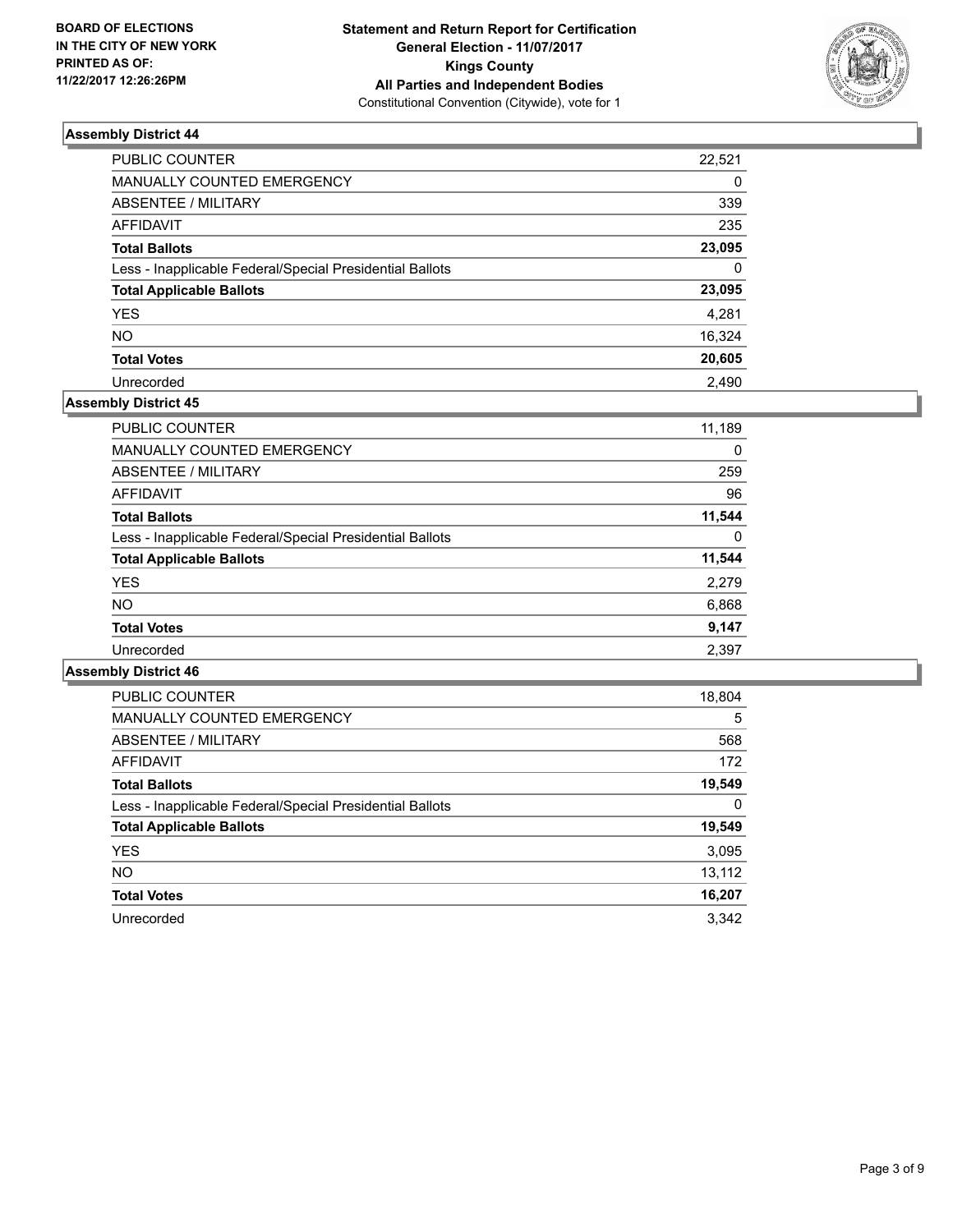

| PUBLIC COUNTER                                           | 10,368   |
|----------------------------------------------------------|----------|
| MANUALLY COUNTED EMERGENCY                               | 0        |
| ABSENTEE / MILITARY                                      | 284      |
| AFFIDAVIT                                                | 91       |
| <b>Total Ballots</b>                                     | 10,743   |
| Less - Inapplicable Federal/Special Presidential Ballots | $\Omega$ |
| <b>Total Applicable Ballots</b>                          | 10,743   |
| YES.                                                     | 1,747    |
| NO                                                       | 7,052    |
| <b>Total Votes</b>                                       | 8,799    |
| Unrecorded                                               | 1.944    |

# **Assembly District 48**

| <b>PUBLIC COUNTER</b>                                    | 15,034 |
|----------------------------------------------------------|--------|
| <b>MANUALLY COUNTED EMERGENCY</b>                        | 0      |
| ABSENTEE / MILITARY                                      | 174    |
| AFFIDAVIT                                                | 174    |
| <b>Total Ballots</b>                                     | 15,382 |
| Less - Inapplicable Federal/Special Presidential Ballots | 0      |
| <b>Total Applicable Ballots</b>                          | 15,382 |
| <b>YES</b>                                               | 1,866  |
| <b>NO</b>                                                | 8,834  |
| <b>Total Votes</b>                                       | 10,700 |
| Unrecorded                                               | 4.682  |

| <b>PUBLIC COUNTER</b>                                    | 8,204 |
|----------------------------------------------------------|-------|
| <b>MANUALLY COUNTED EMERGENCY</b>                        | 2     |
| <b>ABSENTEE / MILITARY</b>                               | 211   |
| AFFIDAVIT                                                | 64    |
| <b>Total Ballots</b>                                     | 8,481 |
| Less - Inapplicable Federal/Special Presidential Ballots | 0     |
| <b>Total Applicable Ballots</b>                          | 8,481 |
| <b>YES</b>                                               | 1,573 |
| NO.                                                      | 5,607 |
| <b>Total Votes</b>                                       | 7,180 |
| Unrecorded                                               | 1.301 |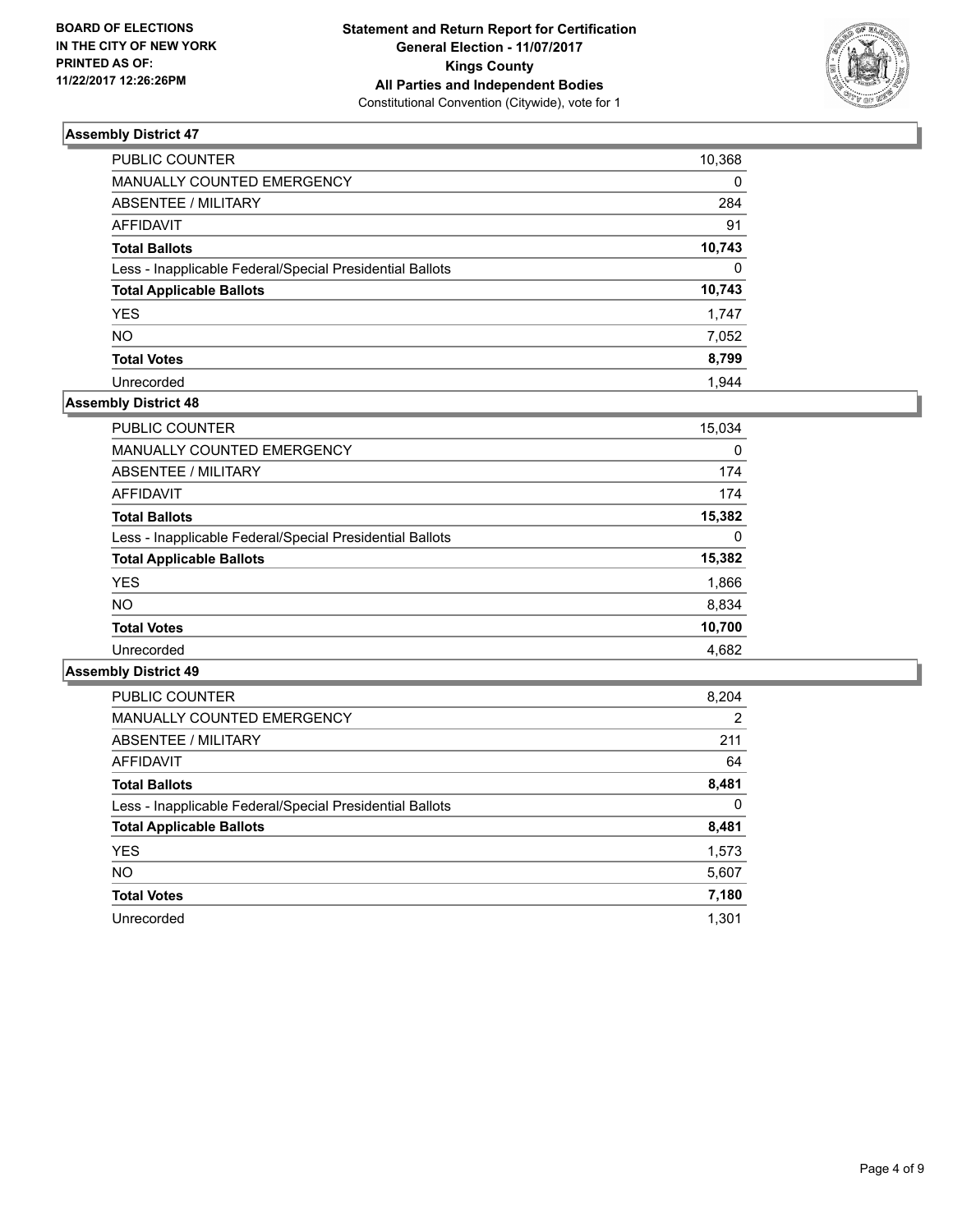

| PUBLIC COUNTER                                           | 14,413   |
|----------------------------------------------------------|----------|
| <b>MANUALLY COUNTED EMERGENCY</b>                        |          |
| <b>ABSENTEE / MILITARY</b>                               | 159      |
| <b>AFFIDAVIT</b>                                         | 247      |
| <b>Total Ballots</b>                                     | 14,820   |
| Less - Inapplicable Federal/Special Presidential Ballots | $\Omega$ |
| <b>Total Applicable Ballots</b>                          | 14,820   |
| <b>YES</b>                                               | 3,774    |
| <b>NO</b>                                                | 9,347    |
| <b>Total Votes</b>                                       | 13,121   |
| Unrecorded                                               | 1.699    |

# **Assembly District 51**

| <b>PUBLIC COUNTER</b>                                    | 12,517 |
|----------------------------------------------------------|--------|
| <b>MANUALLY COUNTED EMERGENCY</b>                        | 58     |
| ABSENTEE / MILITARY                                      | 172    |
| AFFIDAVIT                                                | 142    |
| <b>Total Ballots</b>                                     | 12,889 |
| Less - Inapplicable Federal/Special Presidential Ballots | 0      |
| <b>Total Applicable Ballots</b>                          | 12,889 |
| <b>YES</b>                                               | 2,710  |
| NO.                                                      | 8,030  |
| <b>Total Votes</b>                                       | 10,740 |
| Unrecorded                                               | 2.149  |

| <b>PUBLIC COUNTER</b>                                    | 31,130 |
|----------------------------------------------------------|--------|
| <b>MANUALLY COUNTED EMERGENCY</b>                        | 5      |
| <b>ABSENTEE / MILITARY</b>                               | 577    |
| <b>AFFIDAVIT</b>                                         | 398    |
| <b>Total Ballots</b>                                     | 32,110 |
| Less - Inapplicable Federal/Special Presidential Ballots | 0      |
| <b>Total Applicable Ballots</b>                          | 32,110 |
| <b>YES</b>                                               | 7,599  |
| <b>NO</b>                                                | 22,305 |
| <b>Total Votes</b>                                       | 29,904 |
| Unrecorded                                               | 2.206  |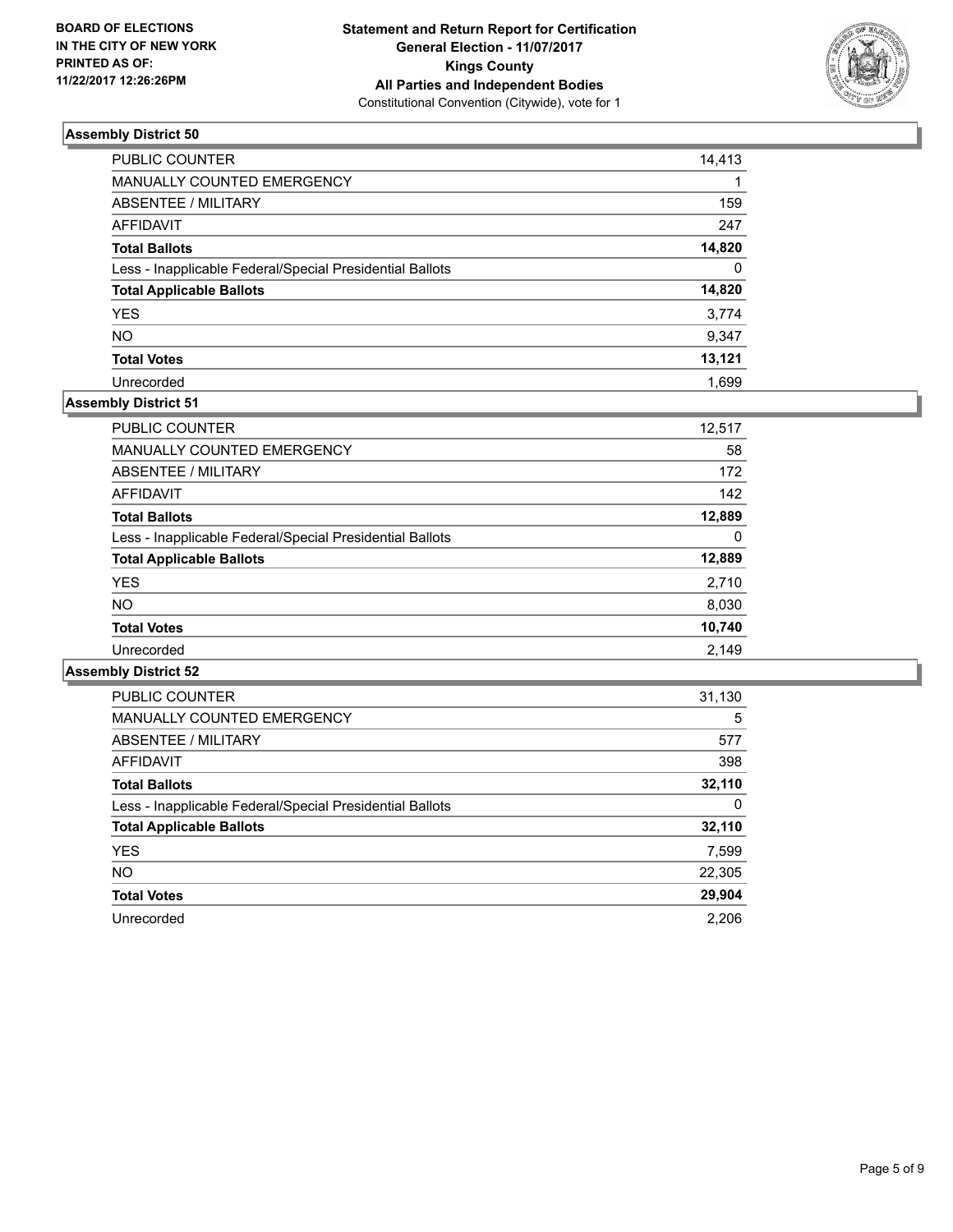

| PUBLIC COUNTER                                           | 13,908   |
|----------------------------------------------------------|----------|
| MANUALLY COUNTED EMERGENCY                               | 11       |
| <b>ABSENTEE / MILITARY</b>                               | 114      |
| <b>AFFIDAVIT</b>                                         | 212      |
| <b>Total Ballots</b>                                     | 14,245   |
| Less - Inapplicable Federal/Special Presidential Ballots | $\Omega$ |
| <b>Total Applicable Ballots</b>                          | 14,245   |
| <b>YES</b>                                               | 3,482    |
| <b>NO</b>                                                | 8,188    |
| <b>Total Votes</b>                                       | 11,670   |
| Unrecorded                                               | 2.575    |

#### **Assembly District 54**

| PUBLIC COUNTER                                           | 10,537 |
|----------------------------------------------------------|--------|
| <b>MANUALLY COUNTED EMERGENCY</b>                        | 0      |
| ABSENTEE / MILITARY                                      | 113    |
| AFFIDAVIT                                                | 162    |
| <b>Total Ballots</b>                                     | 10,812 |
| Less - Inapplicable Federal/Special Presidential Ballots | 0      |
| <b>Total Applicable Ballots</b>                          | 10,812 |
| <b>YES</b>                                               | 2,231  |
| <b>NO</b>                                                | 7,173  |
| <b>Total Votes</b>                                       | 9,404  |
| Unrecorded                                               | 1,408  |

| <b>PUBLIC COUNTER</b>                                    | 14,377 |
|----------------------------------------------------------|--------|
| <b>MANUALLY COUNTED EMERGENCY</b>                        | 6      |
| ABSENTEE / MILITARY                                      | 233    |
| AFFIDAVIT                                                | 257    |
| <b>Total Ballots</b>                                     | 14,873 |
| Less - Inapplicable Federal/Special Presidential Ballots | 0      |
| <b>Total Applicable Ballots</b>                          | 14,873 |
| <b>YES</b>                                               | 2,544  |
| NO.                                                      | 11,093 |
| <b>Total Votes</b>                                       | 13,637 |
| Unrecorded                                               | 1.236  |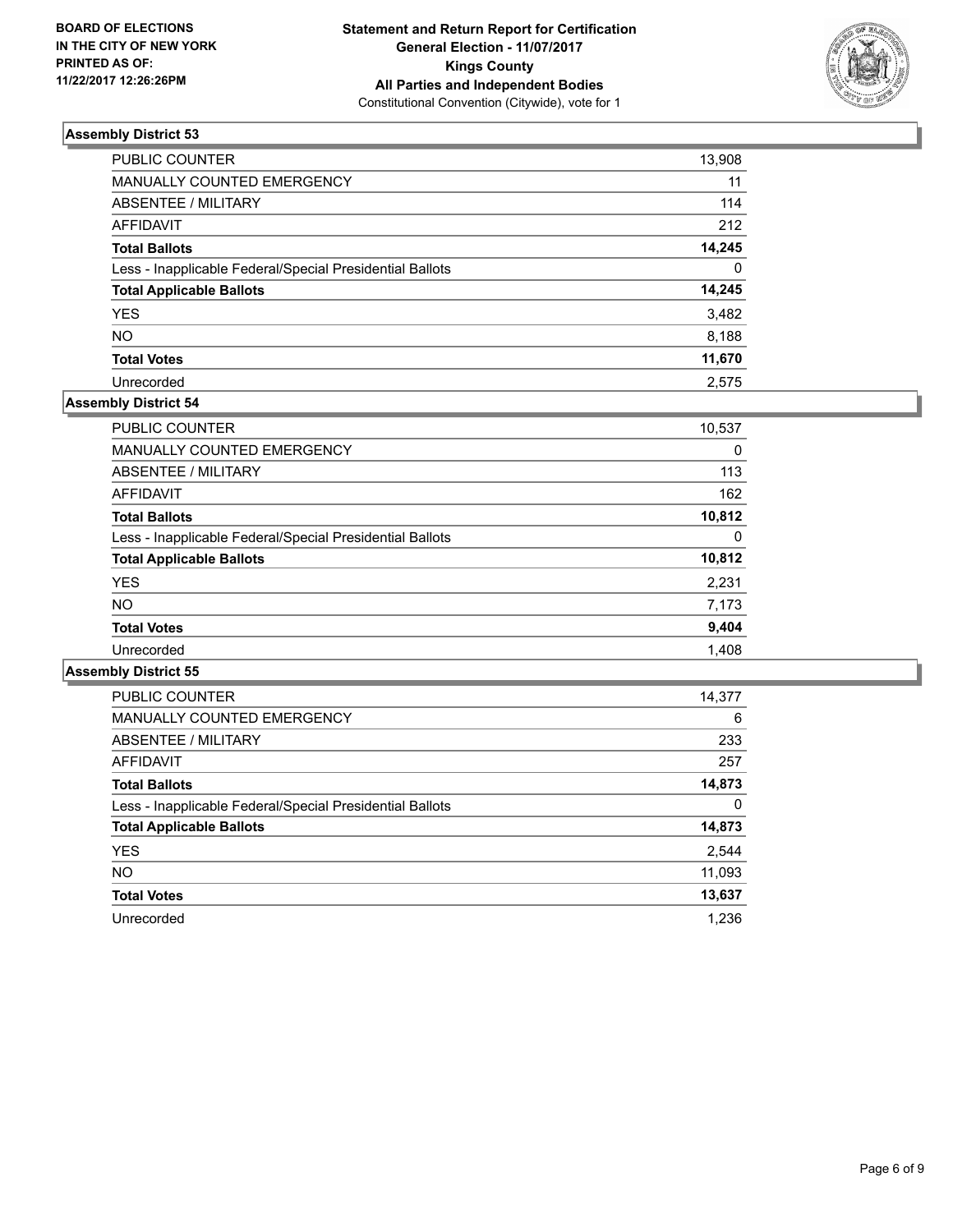

| <b>PUBLIC COUNTER</b>                                    | 18,984   |
|----------------------------------------------------------|----------|
| MANUALLY COUNTED EMERGENCY                               | 6        |
| <b>ABSENTEE / MILITARY</b>                               | 323      |
| <b>AFFIDAVIT</b>                                         | 332      |
| <b>Total Ballots</b>                                     | 19,645   |
| Less - Inapplicable Federal/Special Presidential Ballots | $\Omega$ |
| <b>Total Applicable Ballots</b>                          | 19,645   |
| <b>YES</b>                                               | 3,798    |
| <b>NO</b>                                                | 14,205   |
| <b>Total Votes</b>                                       | 18,003   |
| Unrecorded                                               | 1.642    |

# **Assembly District 57**

| <b>PUBLIC COUNTER</b>                                    | 27,704 |
|----------------------------------------------------------|--------|
| MANUALLY COUNTED EMERGENCY                               | 0      |
| ABSENTEE / MILITARY                                      | 514    |
| AFFIDAVIT                                                | 433    |
| <b>Total Ballots</b>                                     | 28,651 |
| Less - Inapplicable Federal/Special Presidential Ballots | 0      |
| <b>Total Applicable Ballots</b>                          | 28,651 |
| <b>YES</b>                                               | 6,757  |
| <b>NO</b>                                                | 19,622 |
| <b>Total Votes</b>                                       | 26,379 |
| Unrecorded                                               | 2.272  |

| <b>PUBLIC COUNTER</b>                                    | 18,991 |
|----------------------------------------------------------|--------|
| <b>MANUALLY COUNTED EMERGENCY</b>                        | 0      |
| <b>ABSENTEE / MILITARY</b>                               | 373    |
| <b>AFFIDAVIT</b>                                         | 143    |
| <b>Total Ballots</b>                                     | 19,507 |
| Less - Inapplicable Federal/Special Presidential Ballots | 0      |
| <b>Total Applicable Ballots</b>                          | 19,507 |
| <b>YES</b>                                               | 2,922  |
| NO.                                                      | 14,936 |
| <b>Total Votes</b>                                       | 17,858 |
| Unrecorded                                               | 1.649  |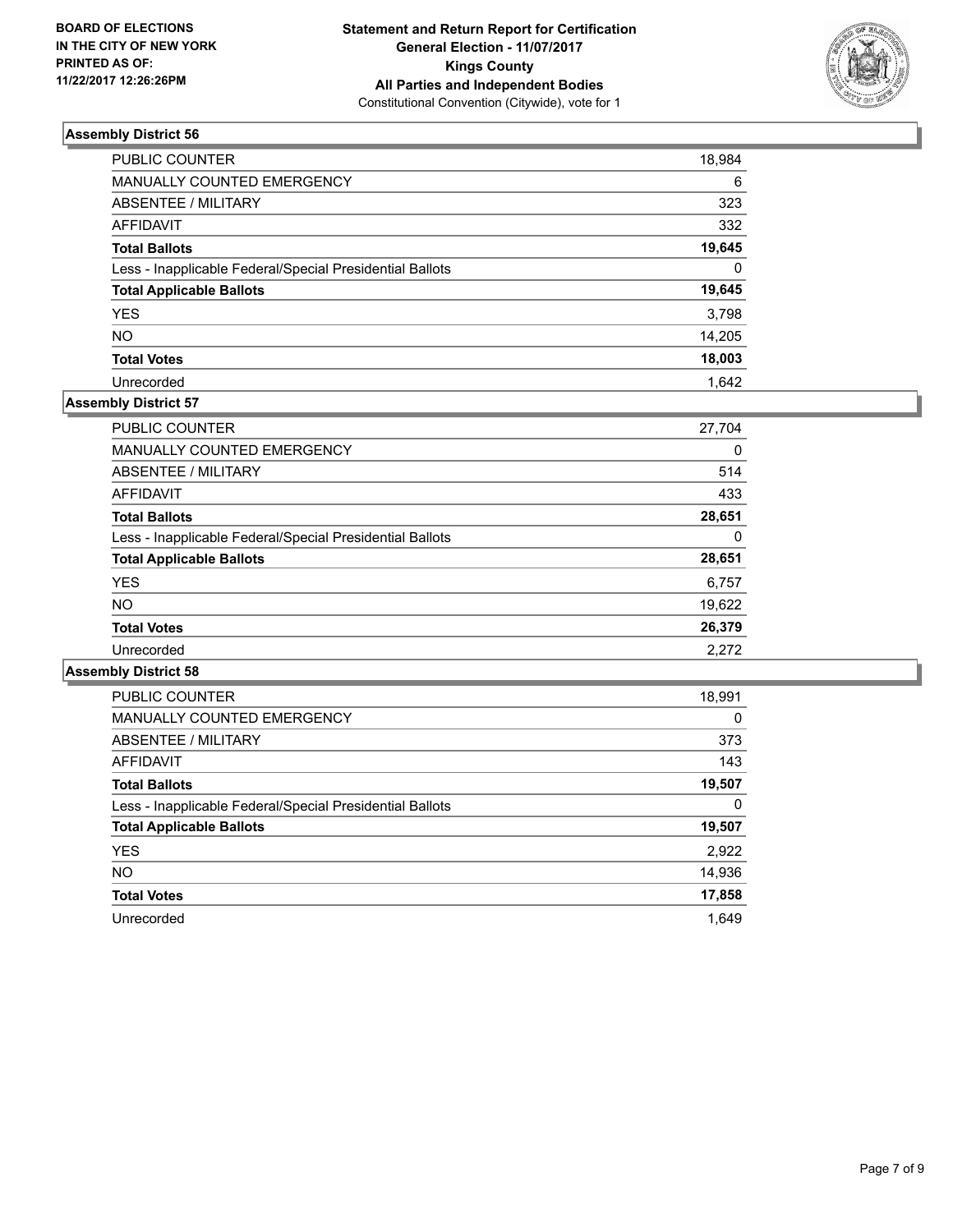

| PUBLIC COUNTER                                           | 21,088   |
|----------------------------------------------------------|----------|
| MANUALLY COUNTED EMERGENCY                               | $\Omega$ |
| <b>ABSENTEE / MILITARY</b>                               | 315      |
| <b>AFFIDAVIT</b>                                         | 195      |
| <b>Total Ballots</b>                                     | 21,598   |
| Less - Inapplicable Federal/Special Presidential Ballots | $\Omega$ |
| <b>Total Applicable Ballots</b>                          | 21,598   |
| <b>YES</b>                                               | 2,621    |
| <b>NO</b>                                                | 17,125   |
| <b>Total Votes</b>                                       | 19,746   |
| Unrecorded                                               | 1.852    |

# **Assembly District 60**

| <b>PUBLIC COUNTER</b>                                    | 16,844 |
|----------------------------------------------------------|--------|
| <b>MANUALLY COUNTED EMERGENCY</b>                        | 0      |
| ABSENTEE / MILITARY                                      | 226    |
| AFFIDAVIT                                                | 193    |
| <b>Total Ballots</b>                                     | 17,263 |
| Less - Inapplicable Federal/Special Presidential Ballots | 0      |
| <b>Total Applicable Ballots</b>                          | 17,263 |
| <b>YES</b>                                               | 2,450  |
| <b>NO</b>                                                | 13,296 |
| <b>Total Votes</b>                                       | 15,746 |
| Unrecorded                                               | 1.517  |

| <b>PUBLIC COUNTER</b>                                    | 5,936 |
|----------------------------------------------------------|-------|
| <b>MANUALLY COUNTED EMERGENCY</b>                        | 0     |
| <b>ABSENTEE / MILITARY</b>                               | 136   |
| AFFIDAVIT                                                | 55    |
| <b>Total Ballots</b>                                     | 6,127 |
| Less - Inapplicable Federal/Special Presidential Ballots | 0     |
| <b>Total Applicable Ballots</b>                          | 6,127 |
| <b>YES</b>                                               | 1,033 |
| NO.                                                      | 4,456 |
| <b>Total Votes</b>                                       | 5,489 |
| Unrecorded                                               | 638   |